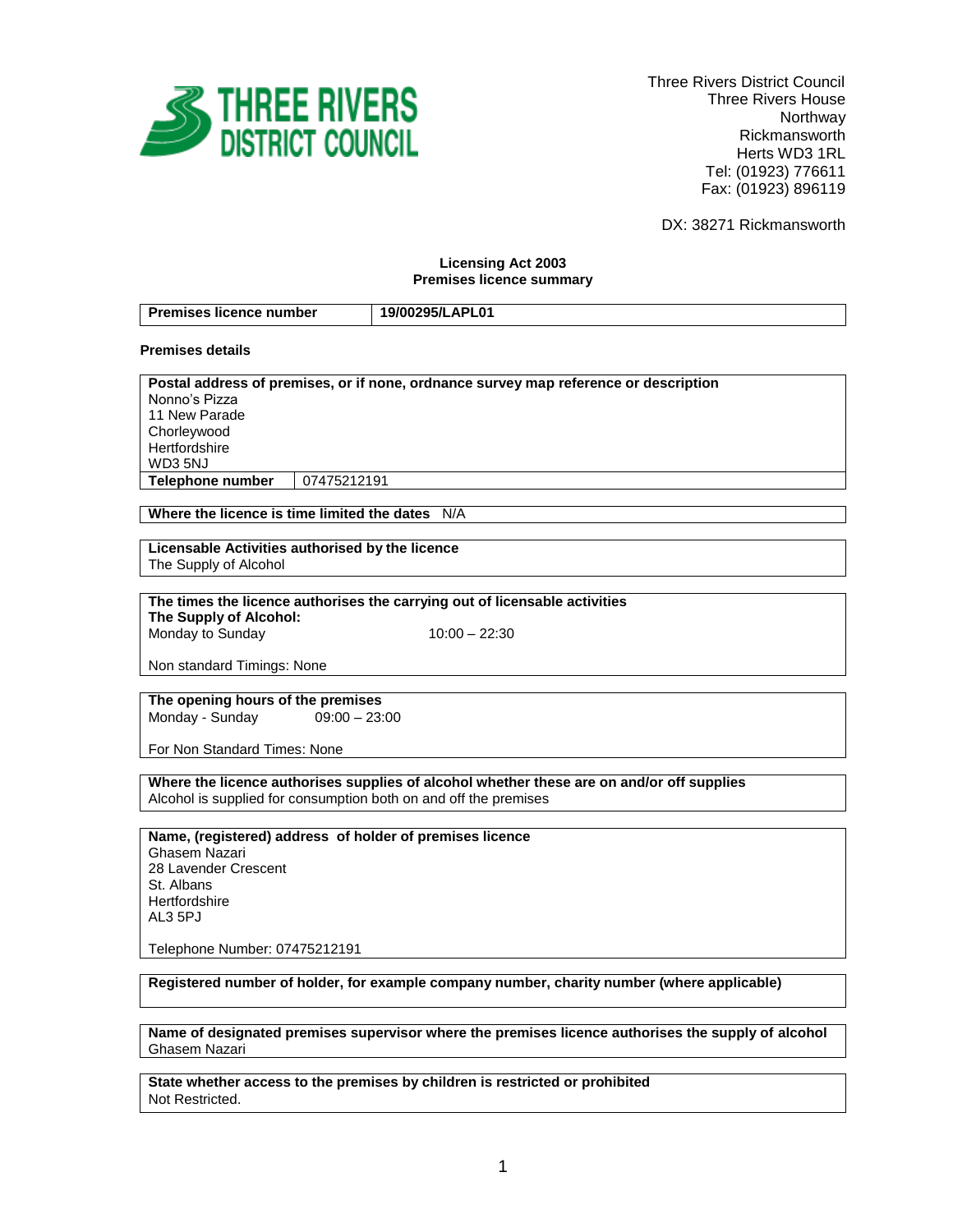## **Annex 1 – Mandatory Conditions**

#### **For the purposes of this schedule**

"the act" means the Licensing Act 2003

"Anti-Social Behaviour" has the meaning given in Section 36 of the Anti-Social Behaviour Act 2003;

"Disability" has the meaning given in section 1 of the Disability Discrimination Act 1995;

"Relevant Premises" has the meaning given in paragraphs (a) and (b) of the definition in section 153(4) of the Act (the relevant parts of which are attached to this licence).

## **Mandatory Condition – s19 of the Licensing Act 2003**

No supply of alcohol may be made under the premises licence;

- (a) at a time when there is no designated premises supervisor in respect of the premises licence, or
- (b) at a time when the designated premises supervisor does not hold a personal licence or his personal licence is suspended.

Every supply of alcohol under the premises licence must be made by person who holds a personal licence.

# **MANDATORY CONDITIONS SPECIFIED BY THE LICENSING ACT 2006 (MANDATORY LICENSING CONDITIONS) ORDER 2010 AS AMENDED BY THE LICENSING ACT 2003 (MANDATORY CONDITIONS) (AMENDMENT) ORDER 2014:**

#### **Mandatory Condition 1**

(1) The responsible person must ensure that staff on relevant premises do not carry out, arrange or participate in any irresponsible promotions in relation to the premises.

(2) In this paragraph, an irresponsible promotion means any one or more of the following activities, or substantially similar activities, carried on for the purpose of encouraging the sale or supply of alcohol for consumption on the premises—

(a) games or other activities which require or encourage, or are designed to require or

encourage, individuals to—

(i) drink a quantity of alcohol within a time limit (other than to drink alcohol sold or supplied on the premises before the cessation of the period in which the responsible person is authorised to sell or supply alcohol), or

(ii) drink as much alcohol as possible (whether within a time limit or otherwise);

(b) provision of unlimited or unspecified quantities of alcohol free or for a fixed or discounted fee to the public or to a group defined by a particular characteristic in a manner which carries a significant risk of undermining a licensing objective;

(c) provision of free or discounted alcohol or any other thing as a prize to encourage or reward the purchase and consumption of alcohol over a period of 24 hours or less in a manner which carries a significant risk of undermining a licensing objective;

(d) selling or supplying alcohol in association with promotional posters or flyers on, or in the vicinity of, the premises which can reasonably be considered to condone, encourage or glamorise anti-social behaviour or to refer to the effects of drunkenness in any favourable manner

(e) dispensing alcohol directly by one person into the mouth of another (other than where that other person is unable to drink without assistance by reason of disability).

## **Mandatory Condition 2**

The responsible person must ensure that free potable water is provided on request to customers where it is reasonably available.

## **Mandatory Condition 3**

(1) The premises licence holder or club premises certificate holder must ensure that an age verification policy is adopted in respect of the premises in relation to the sale or supply of alcohol.

(2) The designated premises supervisor in relation to the premises licence must ensure that the supply of alcohol at the premises is carried on in accordance with the age verification policy.

(3) The policy must require individuals who appear to the responsible person to be under

18 years of age (or such older age as may be specified in the policy) to produce on request, before being served alcohol, identification bearing their photograph, date of birth and either -

(a) a holographic mark, or

(b) an ultraviolet feature.

# **Mandatory Condition 4**

The responsible person must ensure that -

(a) where any of the following alcoholic drinks is sold or supplied for consumption on the premises (other than alcoholic drinks sold or supplied having been made up in advance ready for sale or supply in a securely closed container) it is available to customers in the following measures -

- (i) beer or cider: ½ pint;
- (ii) gin, rum, vodka or whisky: 25 ml or 35 ml; and
- (iii) still wine in a glass: 125 ml;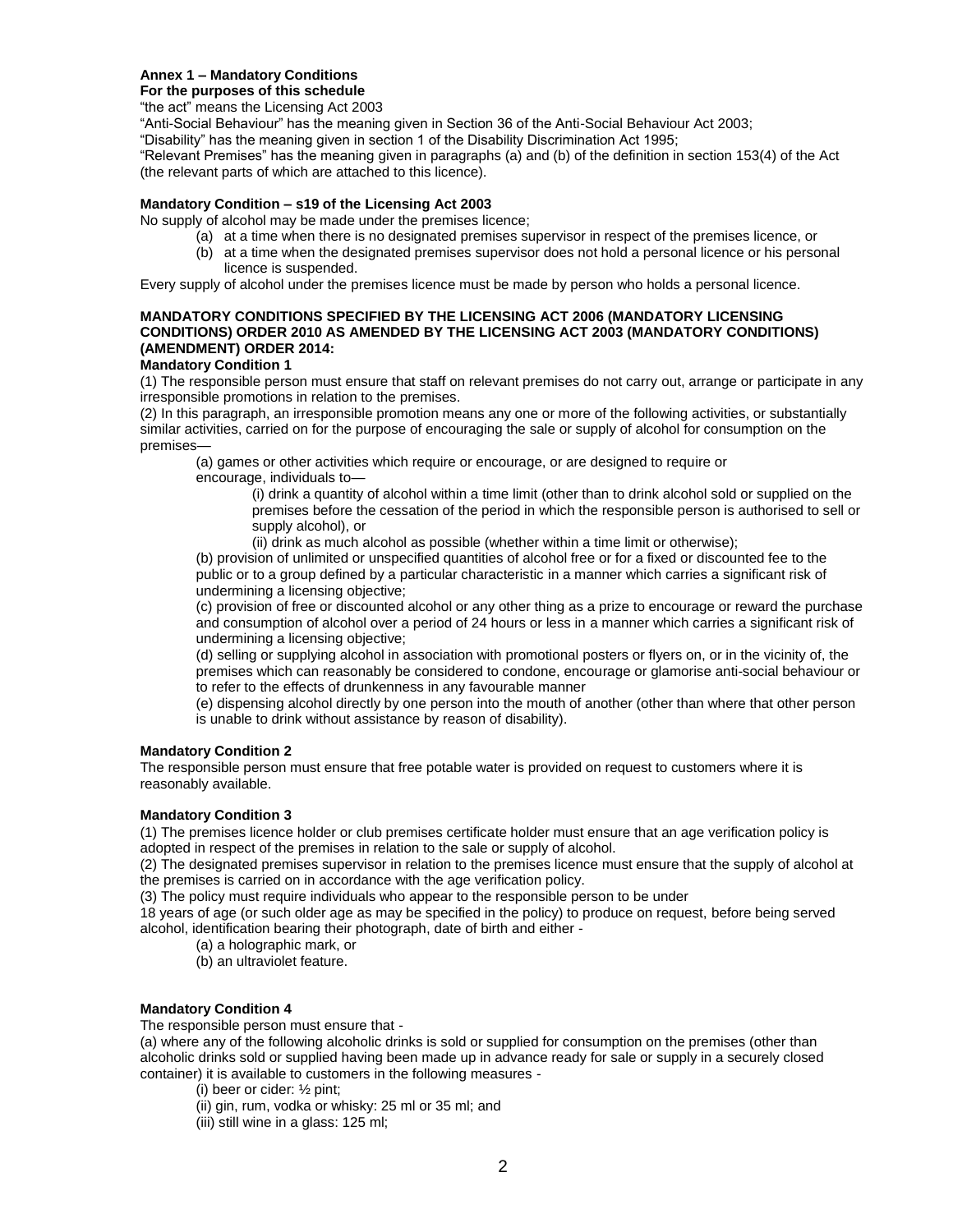(b) these measures are displayed in a menu, price list or other printed material which is available to customers on the premises; and

(c) where a customer does not in relation to a sale of alcohol specify the quantity of alcohol to be sold, the customer is made aware that these measures are available.

### **Mandatory Condition 5**

1. A relevant person shall ensure that no alcohol is sold or supplied for consumption on or off the premises for a price which is less than the permitted price.

2. For the purposes of the condition set out in paragraph 1 -

- (a) "duty" is to be construed in accordance with the Alcoholic Liquor Duties Act 1979(a);
	- (b) "permitted price" is the price found by applying the formula -

 $P = D + (D \times V)$ 

Where -

(i) P is the permitted price,

(ii) D is the amount of duty chargeable in relation to the alcohol as if the duty were

charged on the date of the sale or supply of the alcohol, and

(iii) V is the rate of value added tax chargeable in relation to the alcohol as if the value added tax were charged on the date of the sale or supply of the alcohol;

- (c) "relevant person" means, in relation to premises in respect of which there is in force a premises licence
	- (i) the holder of the premises licence,
	- (ii) the designated premises supervisor (if any) in respect of such a licence, or

(iii) the personal licence holder who makes or authorises a supply of alcohol under such a licence; (d) "relevant person" means, in relation to premises in respect of which there is in force a

club premises certificate, any member or officer of the club present on the premises in a

capacity which enables the member or officer to prevent the supply in question; and

(e) "valued added tax" means value added tax charged in accordance with the Value Added Tax Act 1994(a).

3. Where the permitted price given by Paragraph (b) of paragraph 2 would (apart from this paragraph) not be a whole number of pennies, the price given by that sub-paragraph shall be taken to be the price actually given by that subparagraph rounded up to the nearest penny.

4. (1) Sub-paragraph (2) applies where the permitted price given by Paragraph (b) of paragraph 2 on a day ("the first day") would be different from the permitted price on the next day ("the second day") as a result of a change to the rate of duty or value added tax.

(2) The permitted price which would apply on the first day applies to sales or supplies of alcohol which take place before the expiry of the period of 14 days beginning on the second day.